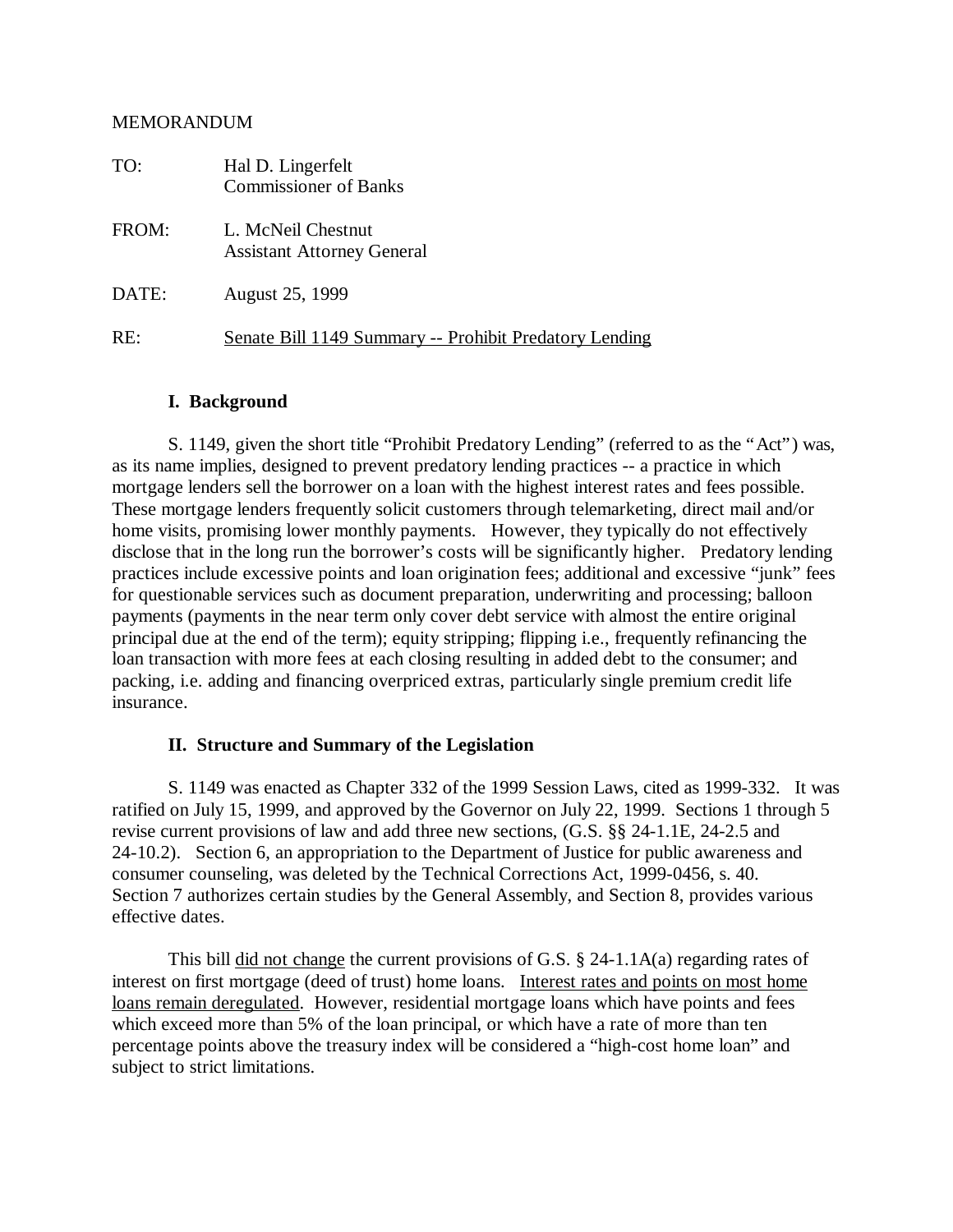## *Section 1.*

**G.S. § 24-1.1A(b)** was reorganized into two subparts. The principal change was to raise the prohibition on prepayment penalties from loans of \$100,000 to loans of \$150,000.

**Subpart (b)(1)** provides that no prepayment penalty or fee may be imposed on any home loan in which:

- (i) the principal amount borrowed is \$150,000 or less;
- (ii) the borrower is a natural person;
- (iii) the debt is incurred primarily for personal, family, or household use; and
- (iv) the loan is secured by a first deed of trust on residential real estate.

**Subpart (b)(2)** provides that the limitation on prepayment penalties and fees do not apply to the extent that they are preempted by federal law or regulation. No exception is made for opinions issued by federal bank regulatory agencies which purport to preempt state law.

**G.S. § 24-1.1A(c**) was reorganized into two subparts. It clarified the authority to impose certain loan fees and replaced the former ambiguous language which provided for unregulated "...points, commitment fees, finance charges, and other similar charges."

**Subpart (c)(1)** provides that except for the restrictions imposed on "high cost" mortgage loans," the lender and borrower may agree to the following fees:

- (a) loan application, origination and commitment fees
- (b) bona fide discount points
- (c) assumption fees (permitted by G.S.  $\S$  24-10(d))
- (d) appraisal fees (permitted by G.S. § 24-10(h))
- (e) third party fees paid for bona fide loan related goods, products and services and sums paid for taxes, filing fees, recording fees, and other charges paid to public officials, and
- (f) miscellaneous fees and charges, however denominated, which do not, in the aggregate, exceed the greater of 1/4 of 1% of the principal amount of the loan, or \$150.

**Subpart (c)(2)** limits and specifies the fees that may be charged for modification, renewal, extension, or amendment to any of the terms of a home loan. The fees include:

- (a) bona fide discount points
- (b) assumption fees (to the extent permitted by G.S.  $\S$  24-10(d))
- (c) appraisal fees (to the extent permitted by G.S.  $\S$  24-10(h))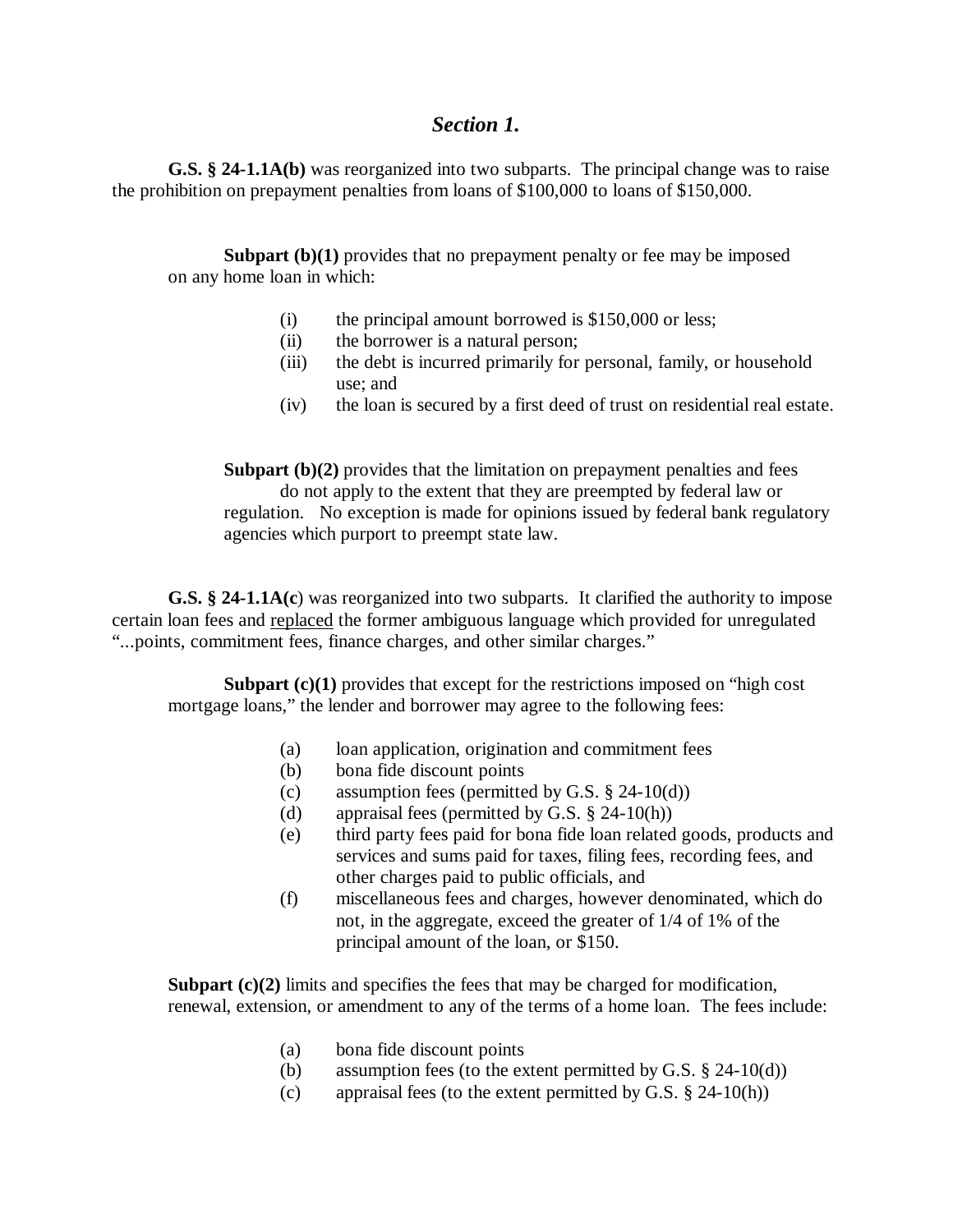- (d) to the extent permitted by G.S.  $\S$  24-8(d) third party fees paid for bona fide loan related goods, products, and services, and sums paid for taxes, filing fees, recording fees, and other charges paid to public officials
- (e) miscellaneous fees and charges, however denominated, not to exceed the greater of 1/4 of 1% of the principal amount of the loan, or \$150.

The fees and charges permitted by Subpart  $(c)(2)$  may only be imposed pursuant to a written agreement which states the amount of fee charged and is made at the time of the specific modification, renewal, extension, or amendment or at the time the same is requested.

**G.S. § 24-1.1A(c1).** This is a new section of law which expressly limits fees and charges on loans under \$10,000 made by lenders who are not banks, approved mortgagees, or a state or federal agency. The fees and charges are limited to:

- (i) third party charges for bona fide loan-related goods, products and services
- (ii) interest permitted pursuant to G.S.  $\S$  24-1.1A(a)(3), a maximum of 16% and,
- (iii) late payment charges permitted by G.S. § 24-10.1.

**G.S. § 24-1.1A(c2).** This is also a new section which expressly limits interest and fees that may be charged by mortgage lenders operating in the same location as a consumer finance licensee. Interest, fees and charges are limited to:

- (i) the fees described in G.S.  $\S$  24-10
- (ii) third party charges for bona fide loan-related goods, products and services permitted under G.S. § 24-8(d)
- (iii) interest as permitted in G.S.  $\S$  24-1.1A(a)(4), i.e., the Commissioner's rate up to a maximum of 15%, and
- (iv) late payment charges permitted by G.S. § 24-10.1.

**G.S. § 24-1.1A(e)** was amended to exclude open end credit plans from the definition of a "home loan." Home equity loans are governed by G.S. § 24-1.2A.

**G.S. § 24-1.1A(g).** The provisions regarding deferral of payment were reorganized into two new subparts. Except for loans past due more than 15 days, the requirement that the agreement be in writing was eliminated.

Except for the "high-cost mortgage loan" limitations, the parties may agree on a deferral fee. Subparts (1) and (2) impose specific provisions and/or limitations.

> **Subpart (g)(1)** provides that if the borrower is a natural person, the debt is incurred primarily for personal, family, or household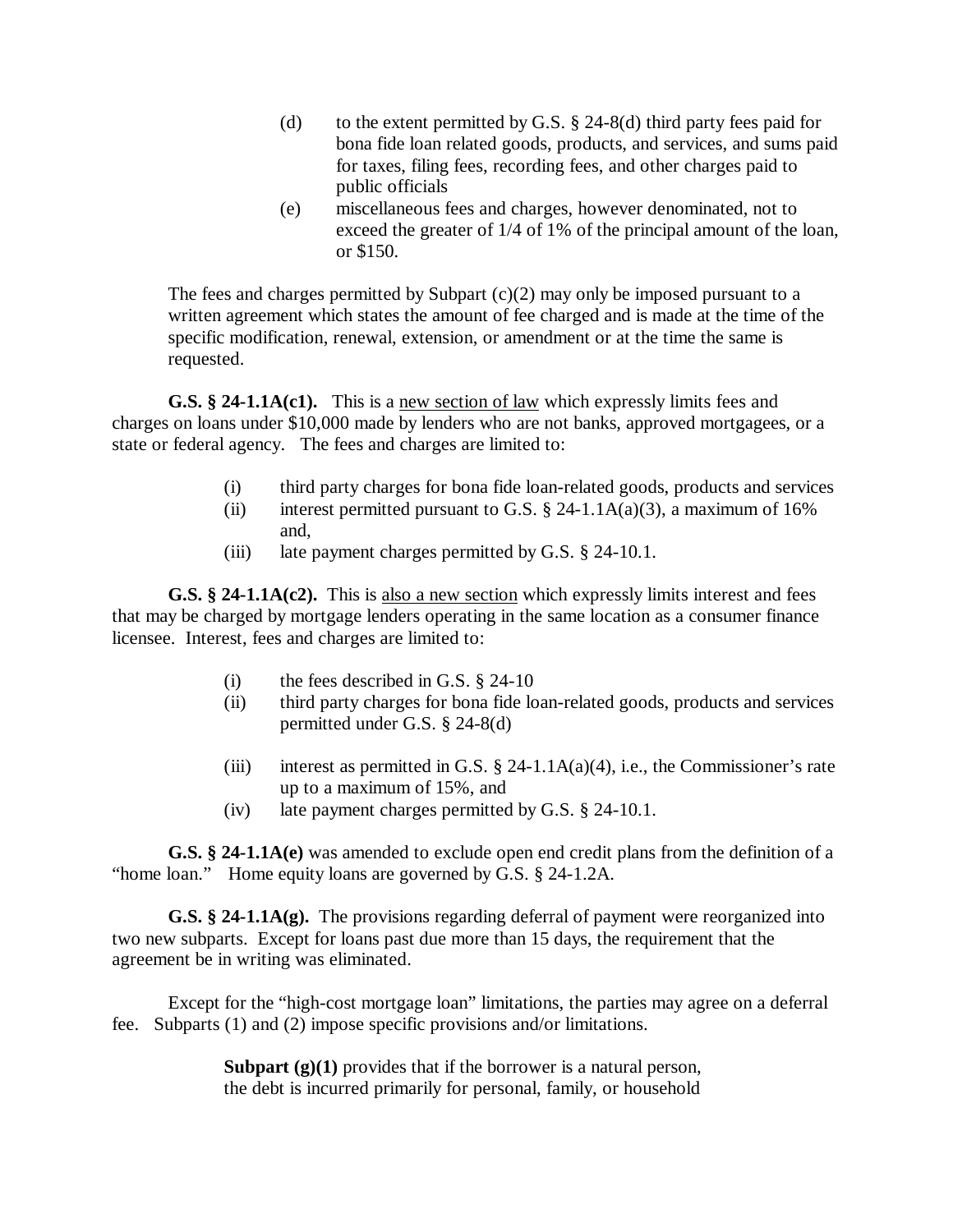purposes, and is secured by a first mortgage or first deed of trust on residential real property which will or is to be occupied by the borrower as the borrower's principal dwelling, then the subpart  $(g)(2)$  fee limitations apply.

**Subpart (g)(2)** limits deferral fees for home loans as follows:

- (a) the fee may be charged only pursuant to an agreement which states the amount of the fee and is made at the time of the deferral or when it was requested; provided, however, when the agreement relates to an installment which is then past due for fifteen days or more, the agreement must be in writing and signed by at least one of the borrowers. An agreement will be considered a signed writing if a lender receives from at least one of the borrowers a facsimile or computer-generated (i.e., e-mail) message confirming or otherwise accepting the agreement.
- (b) the fee may not exceed the greater of 5% of each installment deferred or \$50, multiplied by the number of complete months in a deferral period. "Months" and "deferral" period are defined.
- (c) once a deferral fee has been imposed with respect to a particular installment, it may not be imposed again with respect to any future payment which would have been timely and sufficient but for the prior deferral.
- (d) if a deferral fee is charged, a late payment charge may be imposed on the deferred payment only if the amount deferred is not paid when due and no new deferral agreement is made.
- (e) lenders may not charge a deferral fee for modifying or extending the maturity date of a loan or the date of a balloon payment. An extension or modification fee would be governed by the applicable section of law (G.S.  $\S$  24-1.1A(c)(2)).

**GS § 24-1.1A(i).** This is a new section of law. It provides in principle that nothing is to be construed to authorize or prohibit a lender, borrower, or other party to pay compensation to a mortgage broker or a mortgage banker for services provided by these individuals or entities in connection with a home loan.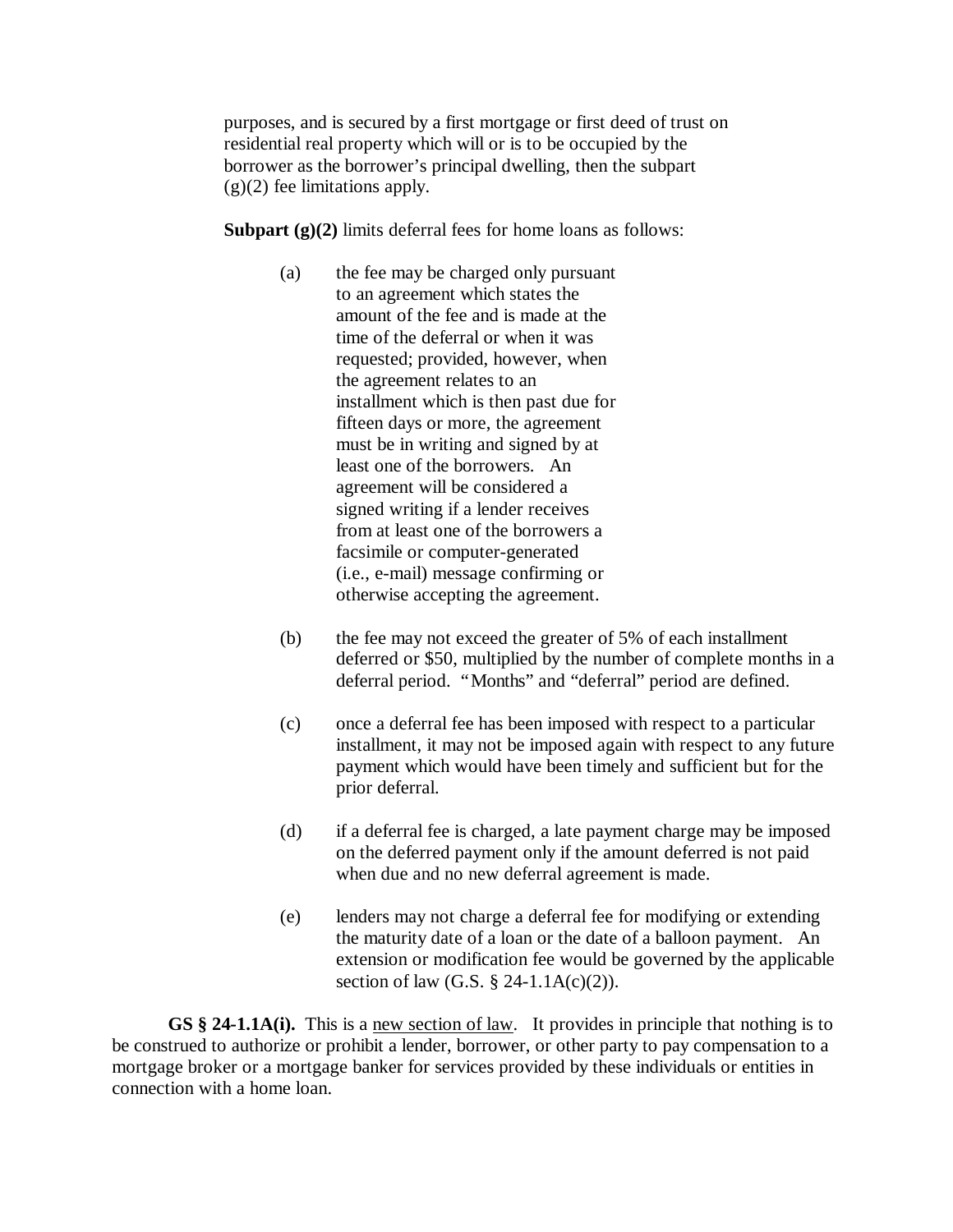## *Section 2.*

This section adds a new provision of law, **G.S. § 24-1.1E** entitled "Restrictions and Limitations on High-Cost Home Loans." This section contains most of the predatory lending provisions that were the focal point of the legislation.

Subsection (a) defines seven terms:

- (1) affiliate
- (2) annual percentage rate
- (3) bona fide loan discount points
- (4) high-cost home loans
- (5) points and fees
- (6) thresholds, and,
- (7) total loan amount.

While each of these definitions is important for an interpretation of the Act, particular attention should be paid to the following:

> **(3) Bona fide loan discount points.** These are actual discount points knowingly paid by the borrower for the purpose of reducing, and which result in a bona fide reduction of, the interest rate. The interest rate reduction must be reasonably consistent with established industry norms and practices for secondary mortgage market transactions.

**(4) High-cost home loan.** A loan, other than an open-end credit plan or reverse mortgage transaction, in which (i) the principal amount does not exceed the lesser of the conforming loan size limit for a single-family dwelling established by FNMA or \$300,000; (ii) the borrower is a natural person and the debt is incurred primarily for personal, family, or household purposes; (iii) the loan is secured by either a security interest in a manufactured home which is or will be occupied by the borrower for his/her principal dwelling, or a mortgage or deed of trust on residential real estate which is or will be occupied by the borrower as his/her principal dwelling; and, (iv) the terms of the loan meet any one of the three thresholds in subsection (a)(6).

**(5) Points and fees.** Includes all items required to be disclosed by Regulation Z (12 C.F.R.  $\S$  226.4(a) and (b)), except interest or the timeprice differential; charges for items listed under 12 C.F.R. §226.4(c)(7),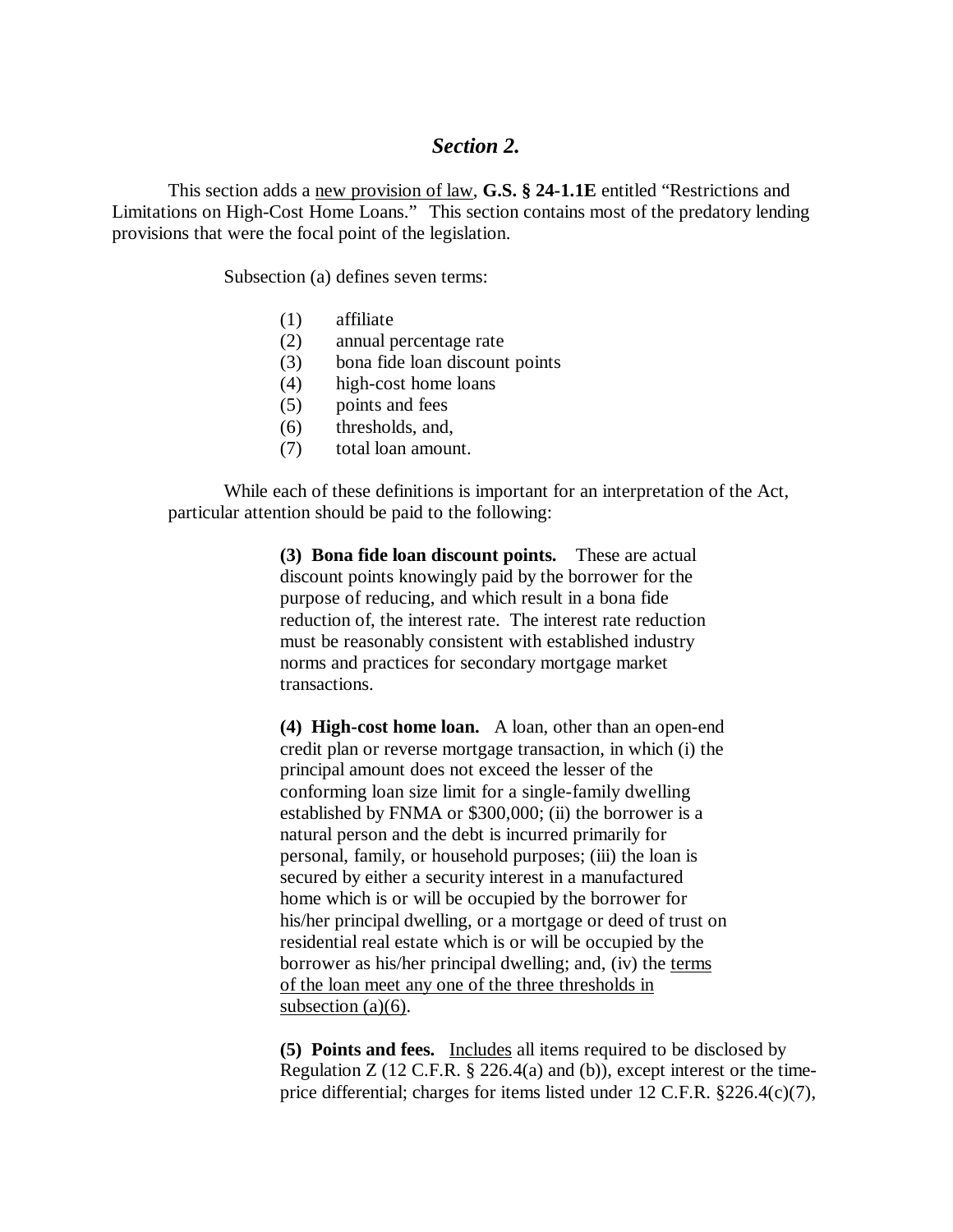but only if the lender receives direct or indirect compensation in connection with the charge or the charges paid to an affiliate of the lender; all compensation paid directly by the borrower to a mortgage broker not otherwise included in G.S.  $\S$  24-1.1E(a)(5) a. or b.; and the maximum prepayment fees and penalties which may be charged or collected under the terms of the loan documents.

Points and fees do not include (i) taxes, filing fees, recording fees and other charges and fees paid or to be paid to public officials to determine the existence of or for perfecting, releasing, or satisfying a security interest; and (ii) fees paid to a person other than a lender or an affiliate of the lender or to the mortgage broker or an affiliate of the mortgage broker for the following -- tax payment service fees, flood certification fees, fees for pest infestation and flood determinations, appraisal fees, fees for inspections performed prior to closing, credit reports, surveys, attorneys' fees, if the borrower has the right to select an attorney from an approved list or otherwise, notary fees, escrow charges, so long as not otherwise included under sub-subdivision 5a. above, title insurance premiums, and fire and flood insurance premiums, provided that the conditions of 12 C.F.R.  $\S$  226.4(d)(2) are met.

#### **(6) Thresholds (for determining a high-cost home loan).**

G.S. § 24-1.1E(a)(6) provides three "threshold" tests to be applied to rates, points and prepayment penalties. If any one of these three tests are met, a loan will be defined as a "high-cost mortgage loan". They are as follows:

- 1. The annual percentage rate ("APR") exceeds by more than 10 percentage points the yield on current treasury securities which have an equivalent term as the mortgage loan.
- 2. The total points and fees payable at or before the closing of a mortgage loan exceed (i) 5% of the total loan amount for loans of \$20,000 or more, or (ii) the lesser of 8% of the total loan amount or \$1,000, if the total loan amount is less than \$20,000. The following discount points and prepayment penalties are excluded from the calculation of the total points and fees payable by the borrower:
	- a. Up to two bona fide loan discount points payable by the borrower, but only if the interest rate from which the loan interest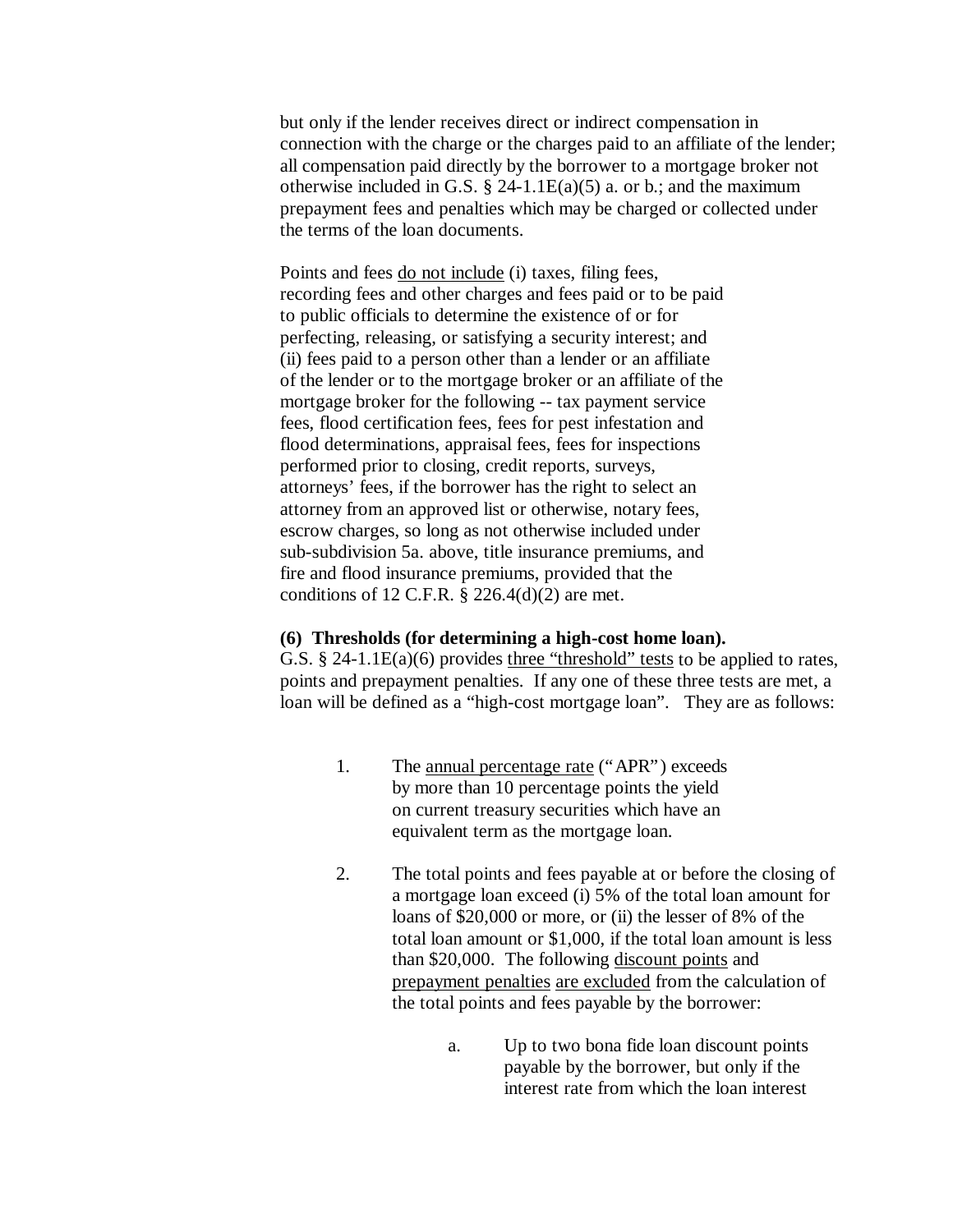will be discounted does not exceed by more than 1% the required net yield for a 90-day standard mandatory delivery commitment for a reasonably comparable loan from either FNMA or the FHLMA, whichever is greater;

- b. Up to and including one bona fide loan discount point payable by the borrower, but only if the interest rate from which the loan interest rate will be discounted does not exceed by more than 2 percentage points the required net yield for a 90-day standard mandatory delivery commitment for a reasonably comparable loan from either the FNMA or the FHLMC, whichever is greater;
- c. Prepayment penalties which may be charged or collected do not exceed 1% of the amount prepaid, provided the loan documents do not permit the lender to charge or collect any prepayment fees or penalties for more than 30 months after the loan closing.
- 3. A prepayment penalty more than 30 months after the loan closing or which exceeds, in the aggregate, more than 2% of the amount prepaid.

**G.S. § 24-1.1E(b)**. **Limitations on high-cost home loans.** High-cost home loans (a loan which meets one of the three preceding thresholds) are subject to the following limitations:

- (1) No call provision. The lender cannot accelerate the indebtedness in its sole discretion.
- (2) No balloon payment. No scheduled payment that is in excess of twice the regular payments.
- (3) No negative amortization. The payment schedule cannot cause the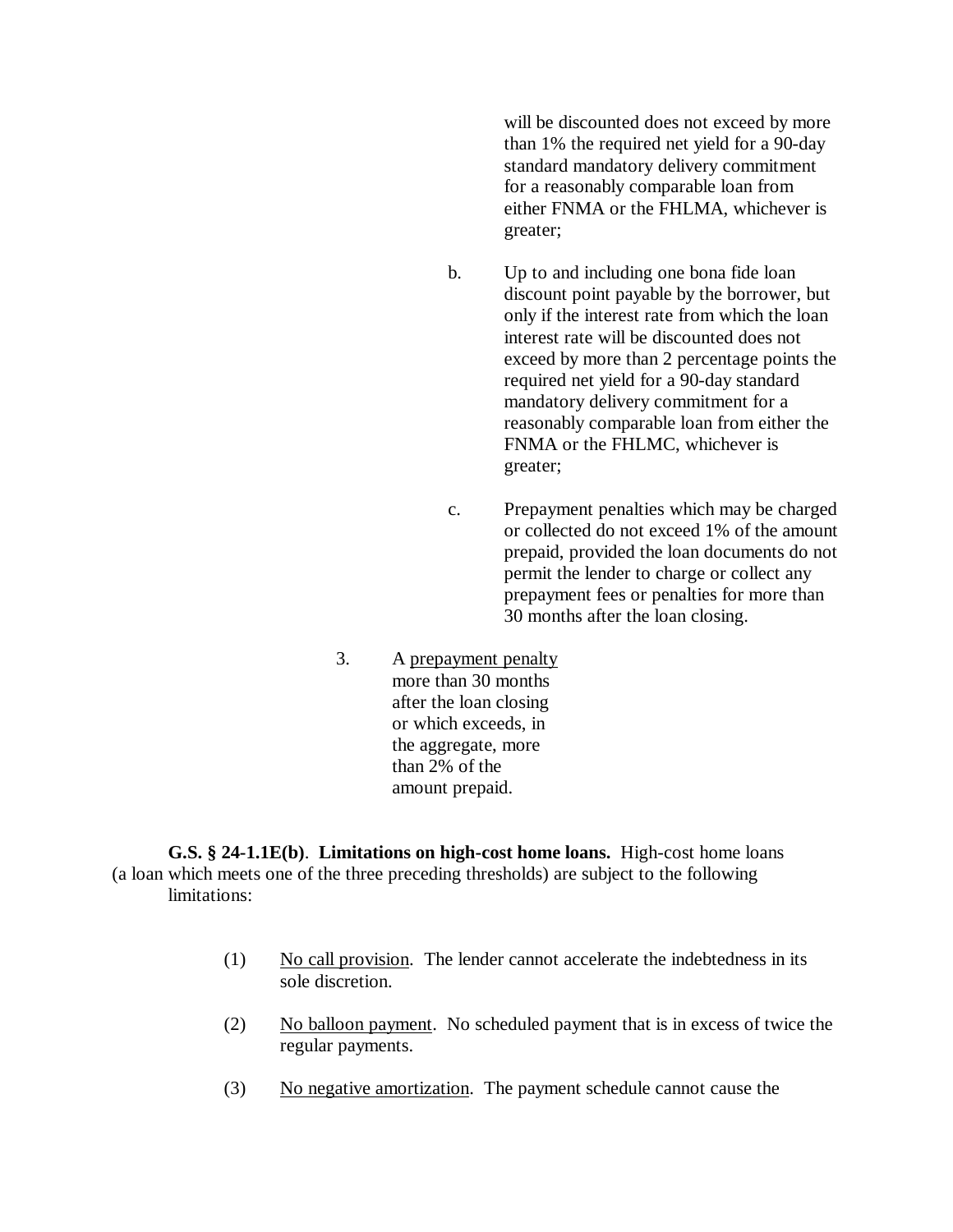principal to increase.

- (4) No increased interest rate. The interest rate cannot be increased after the borrower defaults.
- $(5)$  No advance payments. The lender cannot require more than two payments to be consolidated and paid in advance.
- (6) No modification or deferral fees. The lender cannot charge any fees to modify, renew, extend, or amend a high-cost loan or to defer any payment that is due.

**G.S. § 24-1.1E(c). Prohibited acts and practices.** The following are prohibited in making high-cost home loans:

- (1) Lending without home-ownership counseling. The North Carolina Housing Finance Agency will approve counselors who can certify that the borrower has received counseling on the advisability and appropriateness of the loan transaction.
- (2) Lending without due regard to repayment ability. The lender must reasonably believe at the time the loan is consummated that the borrower(s) will be able to make the scheduled payments (based on a consideration of their current and expected income, current obligations, employment status, and other financial resources, other than the borrower's equity in the dwelling which secures repayment of the loan). There is a presumption of repayment ability if, at the time the loan is consummated, the borrower's total monthly debts, including amounts owed under the loan, do not exceed 50% of his or her monthly gross income as verified by any one of a number of listed sources. There is, however, no presumption of inability to make the scheduled payments simply because the borrower's monthly debts, including amounts owed under the loan, exceed 50% of his or her monthly gross income.
- (3) Financing of fees or charges. A lender may not finance any points and fees or any other charges payable to third parties.
- (4) Benefiting from refinancing existing high-cost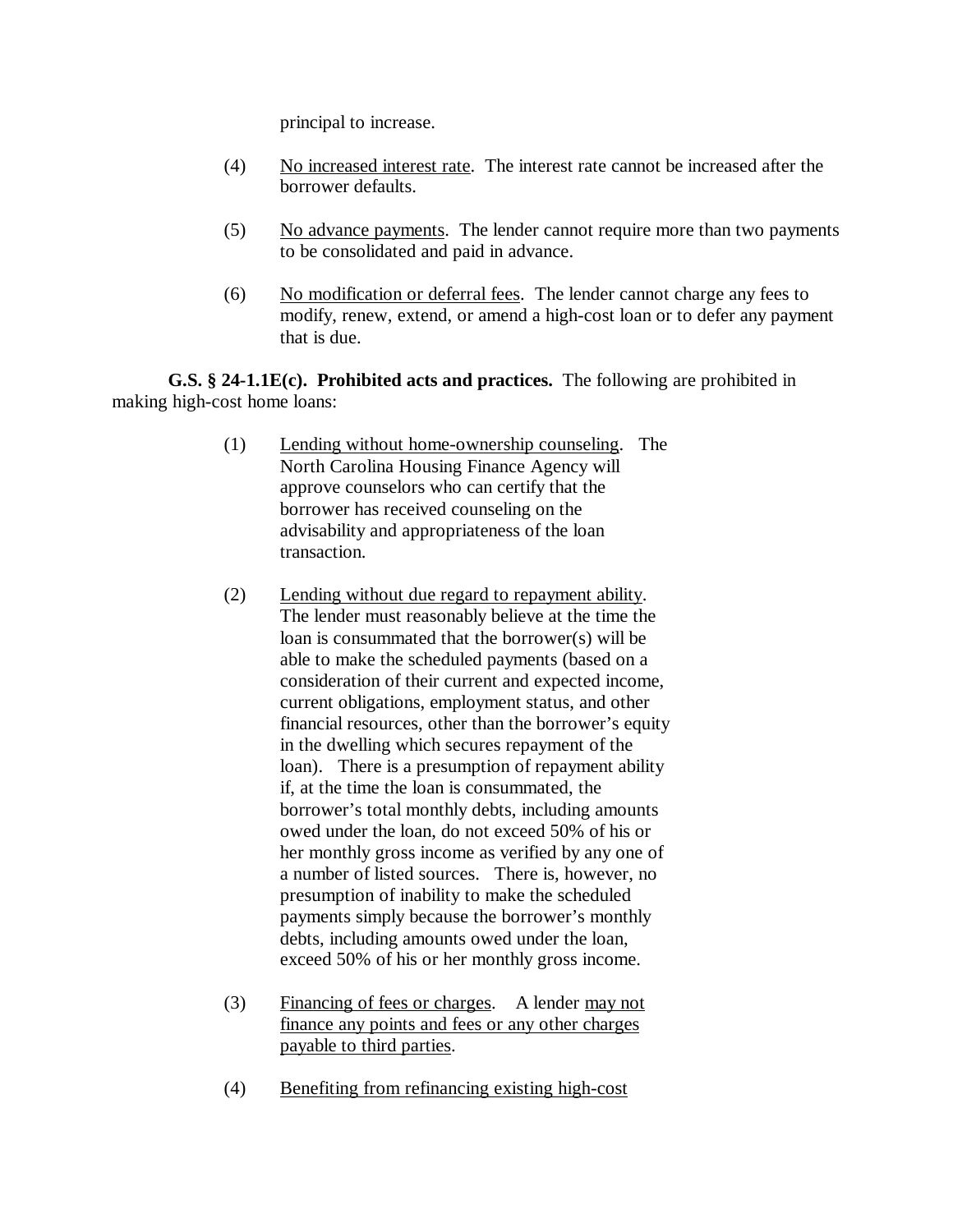home loans with new high-cost home loans. A lender may not charge a borrower points and fees in connection with a high-cost loan if they are used to refinance an existing high-cost home loan held by the same lender as the note holder.

(5) Restrictions on home-improvement contracts. Lenders may not pay a contractor under a homeimprovement contract from the proceeds of a highcost home loan other than (i) by an instrument payable to the borrower or jointly to the borrower and the contractor; or (ii) at the election of the borrower, through a third-party escrow agent in accordance with terms established in a written agreement signed by the borrower, the lender, and the contractor prior to the disbursement.

**G.S. § 24-1.1E(d). Unfair and deceptive acts or practices.** Except for corrections and unintentional violations (described in subsection (e)), making a high-cost home loan which violates any of the foregoing limitations and prohibited acts and practices (subsections (b) and (c)), is subject to penalties for usury (forfeiture of all interest, and return of twice the interest paid), or Chapter 75 of the General Statutes (treble damages). The Attorney General, the Commissioner of Banks, or any party to a high-cost home loan may enforce the provisions of this section.

**G.S. § 24-1.1E(e) and (f).** Subsection (e) provides that lenders who violate the Act unintentionally or through bona fide error will be given an opportunity to bring the loan into compliance with the law. Subsection (f) is a severability provision; if any part of the Act is declared invalid or preempted by federal law, the remainder shall continue to be effective.

### *Section 3.*

This section adds a new **G.S. § 24-2.5** entitled "Mortgage Bankers and Mortgage Brokers." It provides that a mortgage broker or a mortgage banker originating loans in a table-funded transaction in which the mortgage broker or banker is identified as the original payor of the note shall be considered a lender for the purposes of Chapter 24. In other words, they are subject to the restrictions and limitations imposed on mortgage lenders.

## *Section 4.*

This section rewrote **G.S. § 24-8** entitled "Loans in excess of \$300,000; what interest, fees and charges permitted." It was reorganized into six subsections, (a) through (f). Subsections (a) and (d) restate and clarify permissible rates and fees, and third party payments.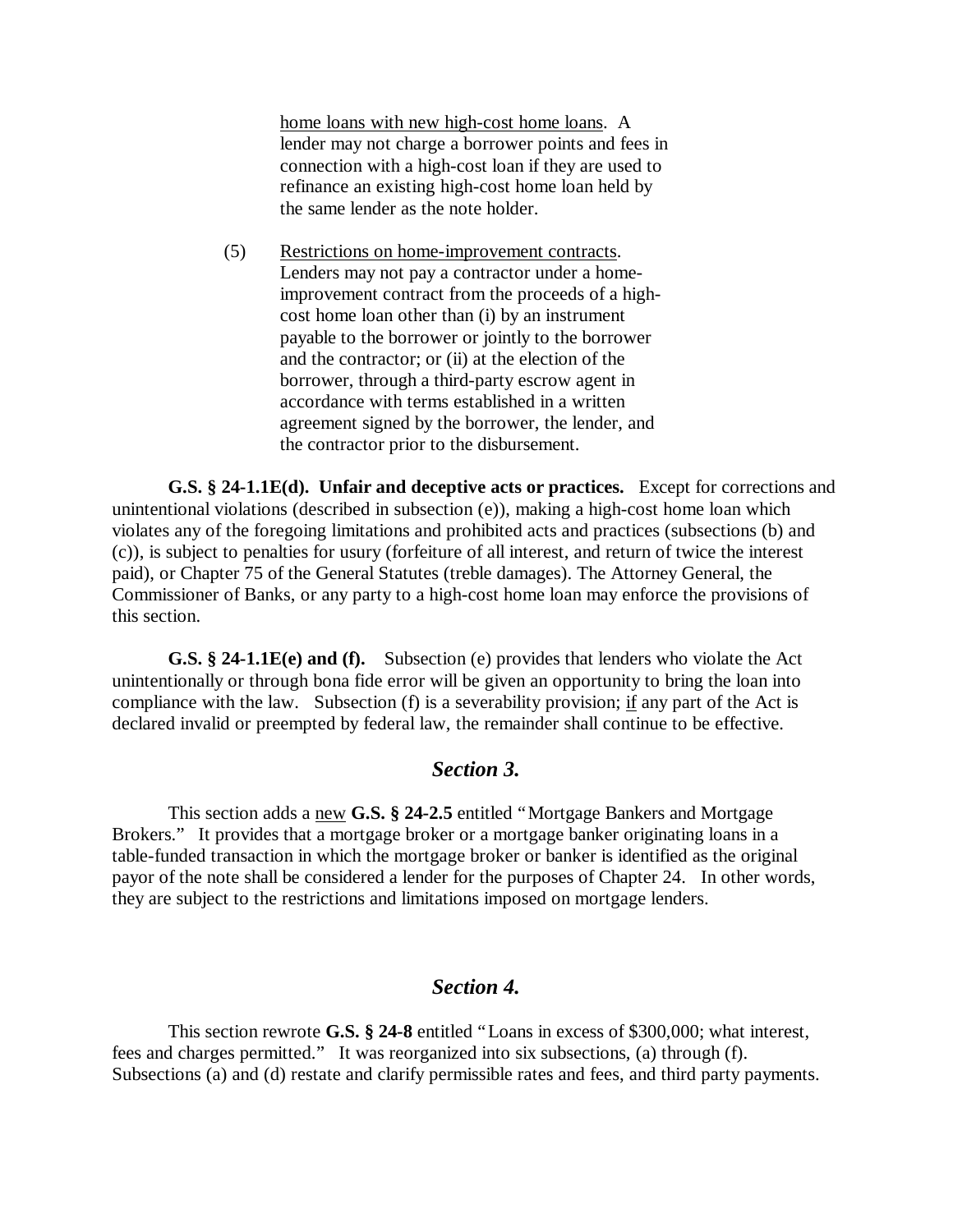- (a) **G.S. § 24-8(a).** This restates the current law that a lender may not, on loans of \$300,000 or less, receive, directly or indirectly, any interest or fee except that provided by statute. In other words, if there is no express authority for an interest rate or fee, it cannot be charged;
- (d) This clarifies that a lender may collect funds from the borrower for the payment of (i) bona fide loan-related goods, products, and services provided or to be provided by third parties, and (ii) taxes, filing fees, recording fees, and other charges and fees paid or to be paid to public officials. It provides further that a third party provider shall not charge or receive (i) any unreasonable compensation for loan-related goods, products, and services, or (ii) any compensation for which no loan-related goods and products are provided or for which no or only nominal loan-related services are performed. Loan-related goods, products and services are defined to include fees for tax payment services, fees for flood certification, fees for pest-infestation determinations, mortgage broker fees, appraisal fees, inspection fees, environmental assessment fees, fees for credit report services, assessments, costs of upkeep, surveys, attorneys fees, notary fees, escrow charges, and insurance premiums.

## *Section 5.*

This adds a new **G.S. § 24-10.2** entitled "Consumer protection in certain home loans". Lenders are prohibited from:

- (b) Financing, directly or indirectly, any credit life, disability, or unemployment insurance, or any other life or health insurance premiums. However, insurance premiums calculated and paid on a monthly basis are not considered as financed by the lender.
- (c) "Flipping," the practice of refinancing a loan when the new loan has no reasonable tangible net benefit to the borrower considering all the circumstances.